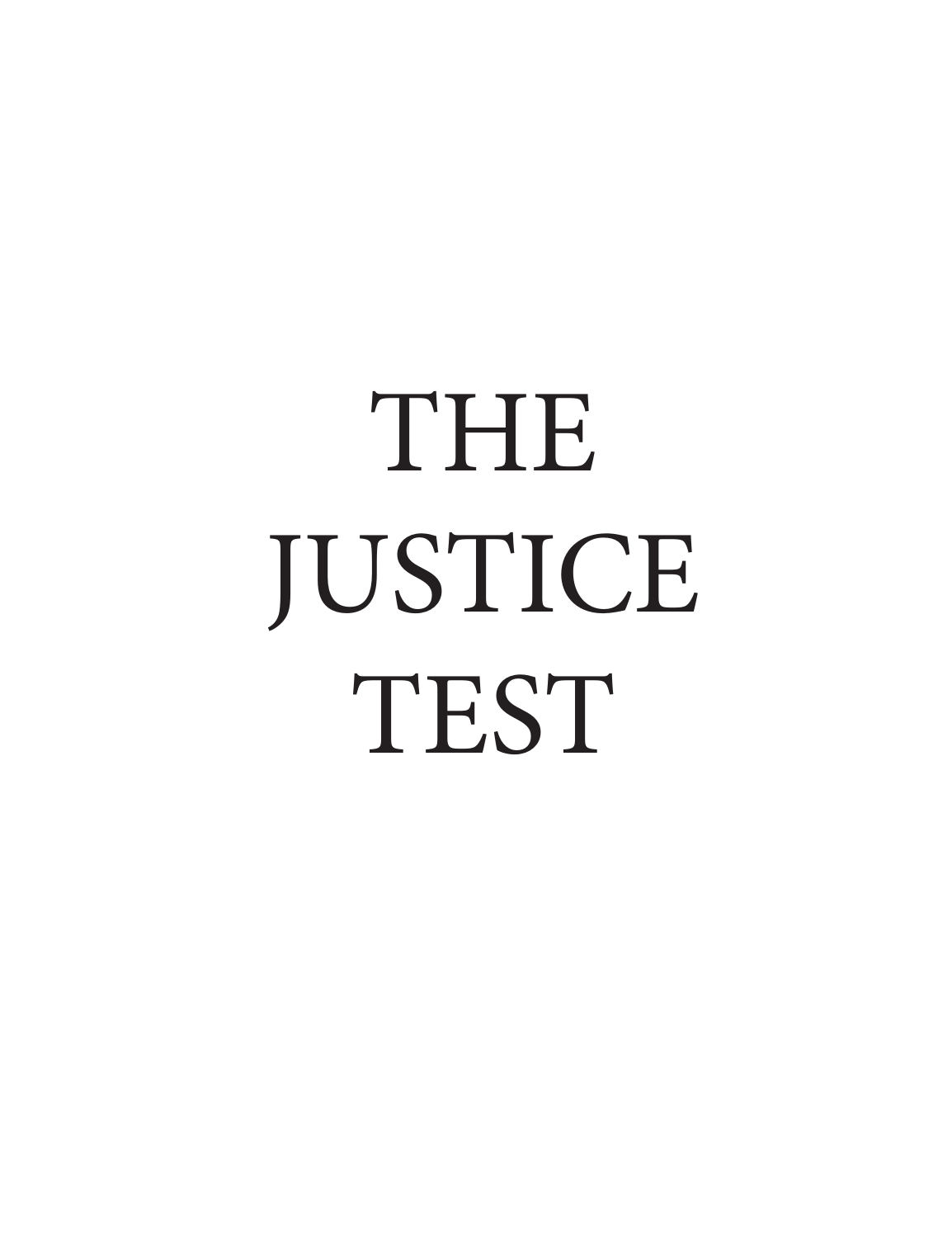**(1) BEST FIT. WHAT'S THE BEST FIT?** Draw a line between the clothing in one column and the body parts in the other to show which fits the best.

#### THREE BODY PARTS AND THREE PIECES OF CLOTHING

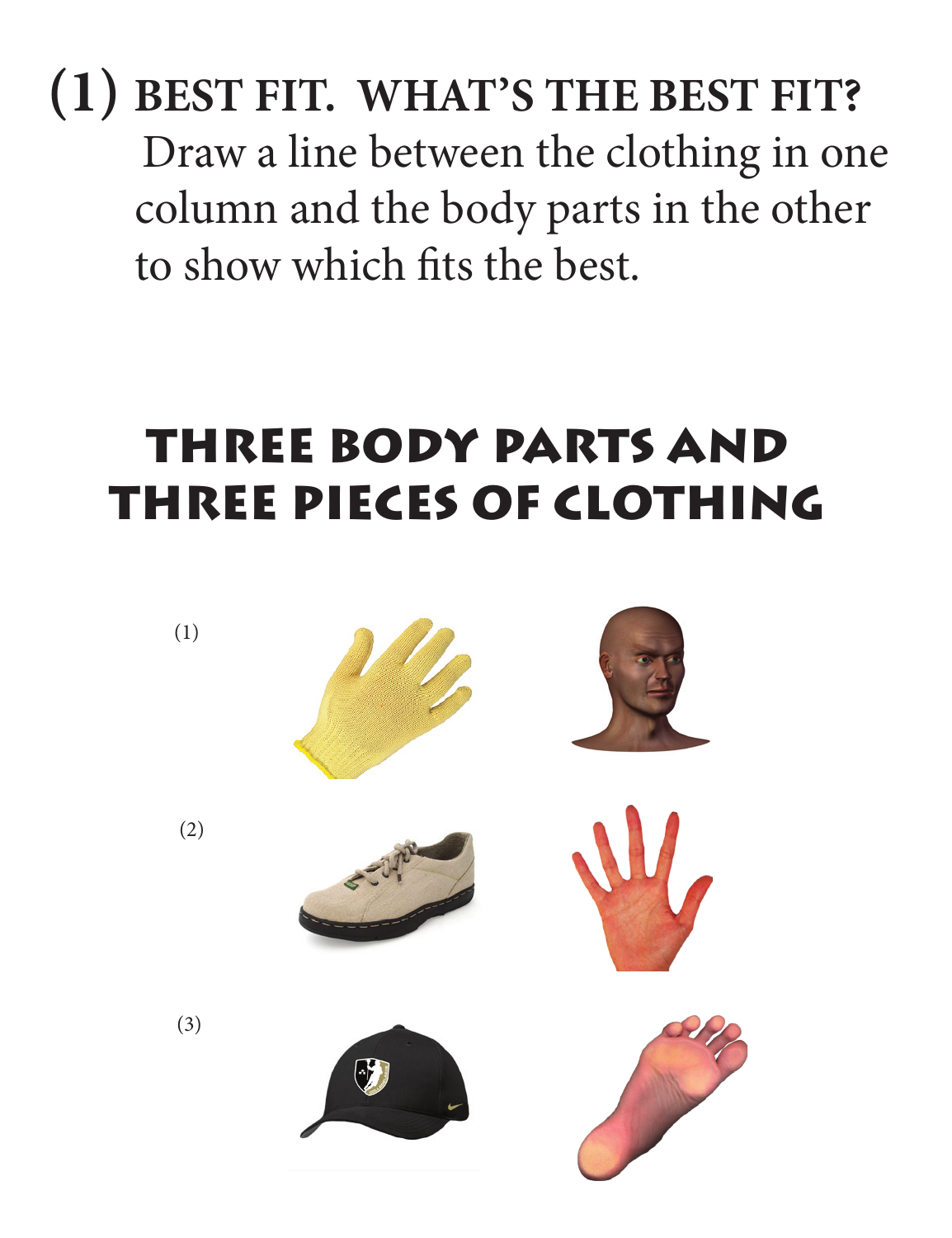

Genesis 1:1 "In the beginning God created the heavens and the earth".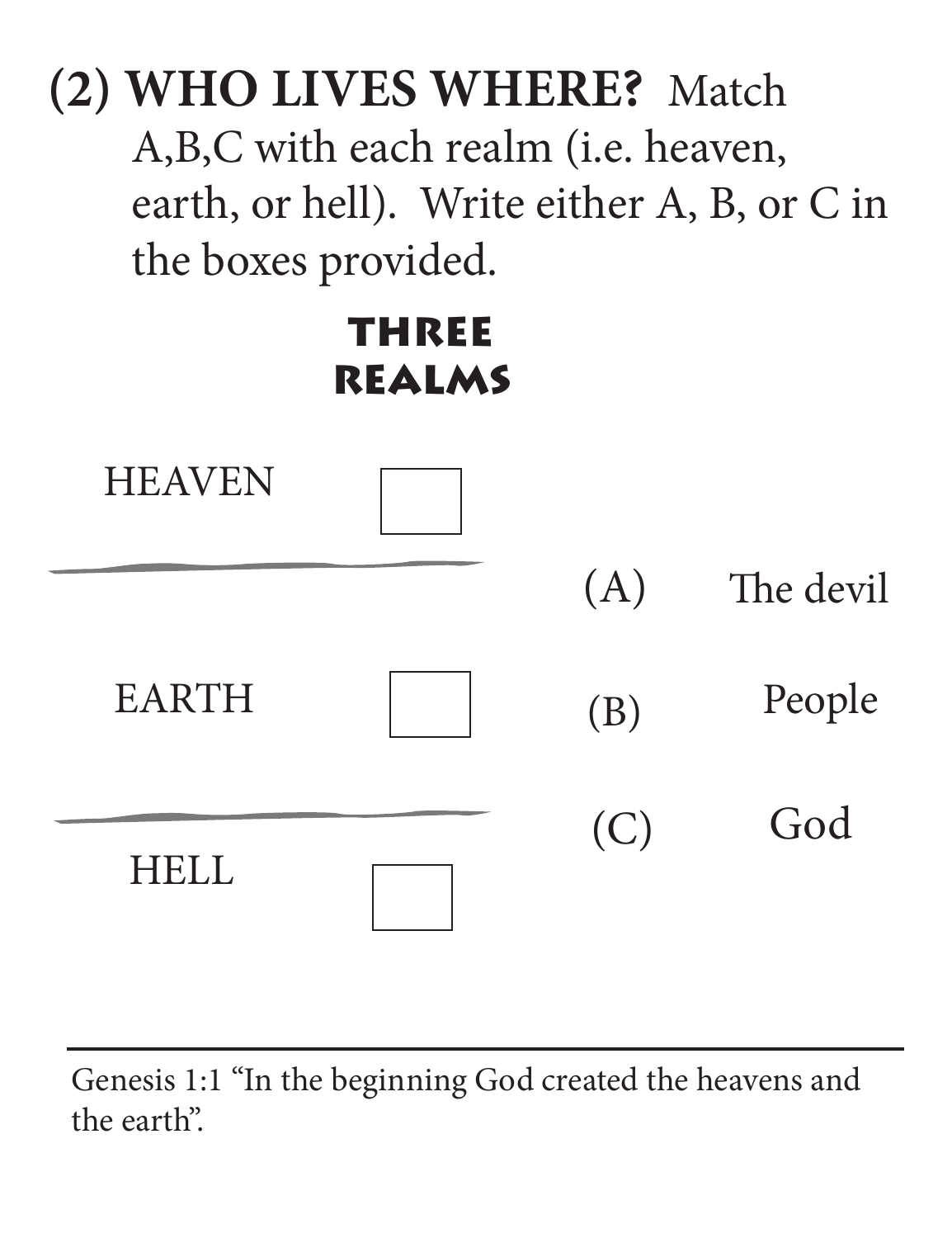

Revelation 21:27 "Nothing impure will ever enter it [i.e heaven) Matthew 25:41 "Then he will say to those on his left, 'Depart from me, you cursed, into the eternal fire prepared for the devil and his angels".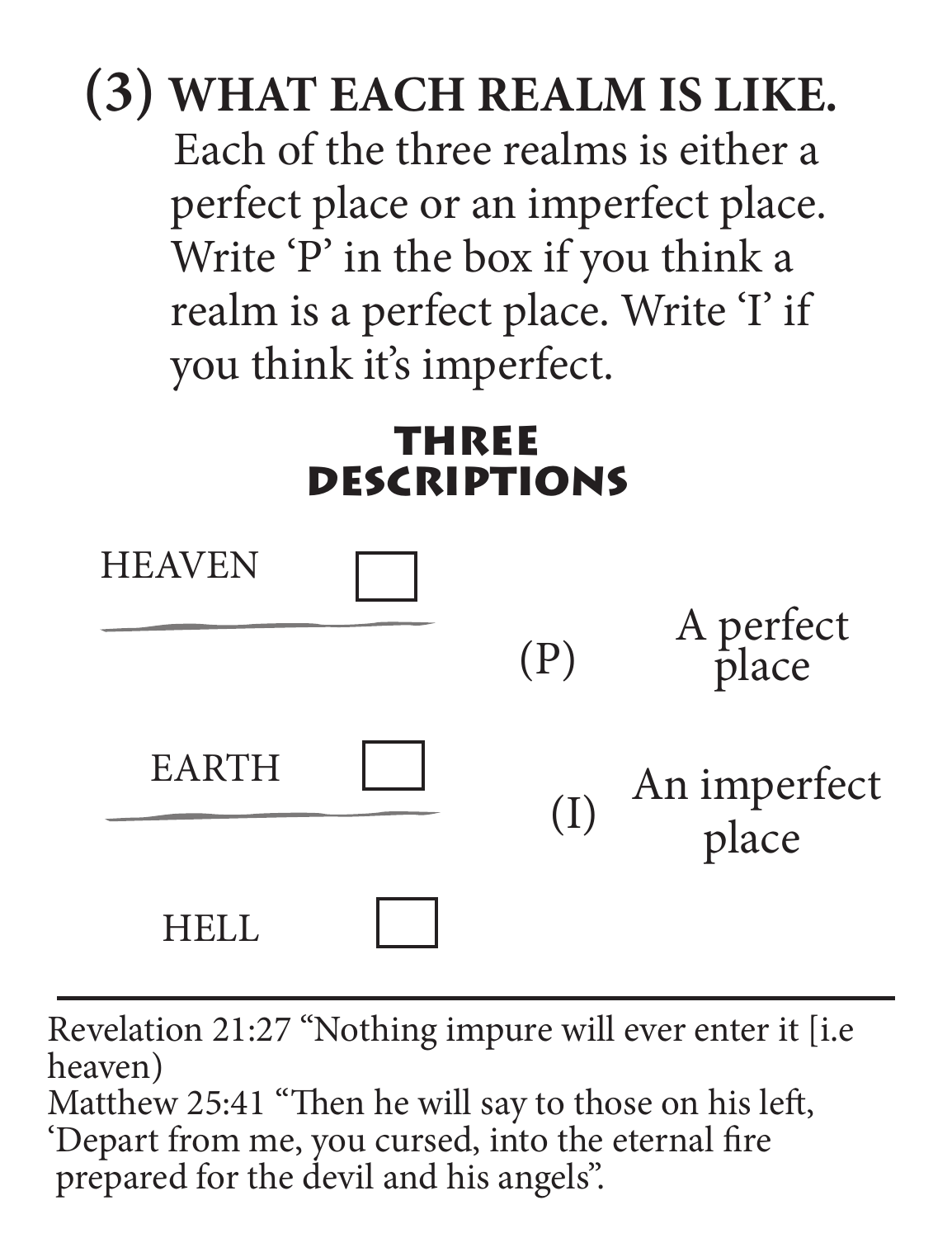**(4) THREE QUESTIONS.** Tick each box to indicate 'yes' or 'no'.

#### THREE **QUESTIONS**

- (1) Have you ever told a lie in your life?
- (2) Have you ever taken something that did not belong to you, even something small like a paper clip or ball point pen?
- (3) Jesus redefined murder. He said if we have hated someone we have committed murder. Have you ever hated anyone in your life, even just for a moment?

1 John 3:15 "Anyone who hates his brother is a murderer, and you know that no murderer has eternal life in him."

# Yes No







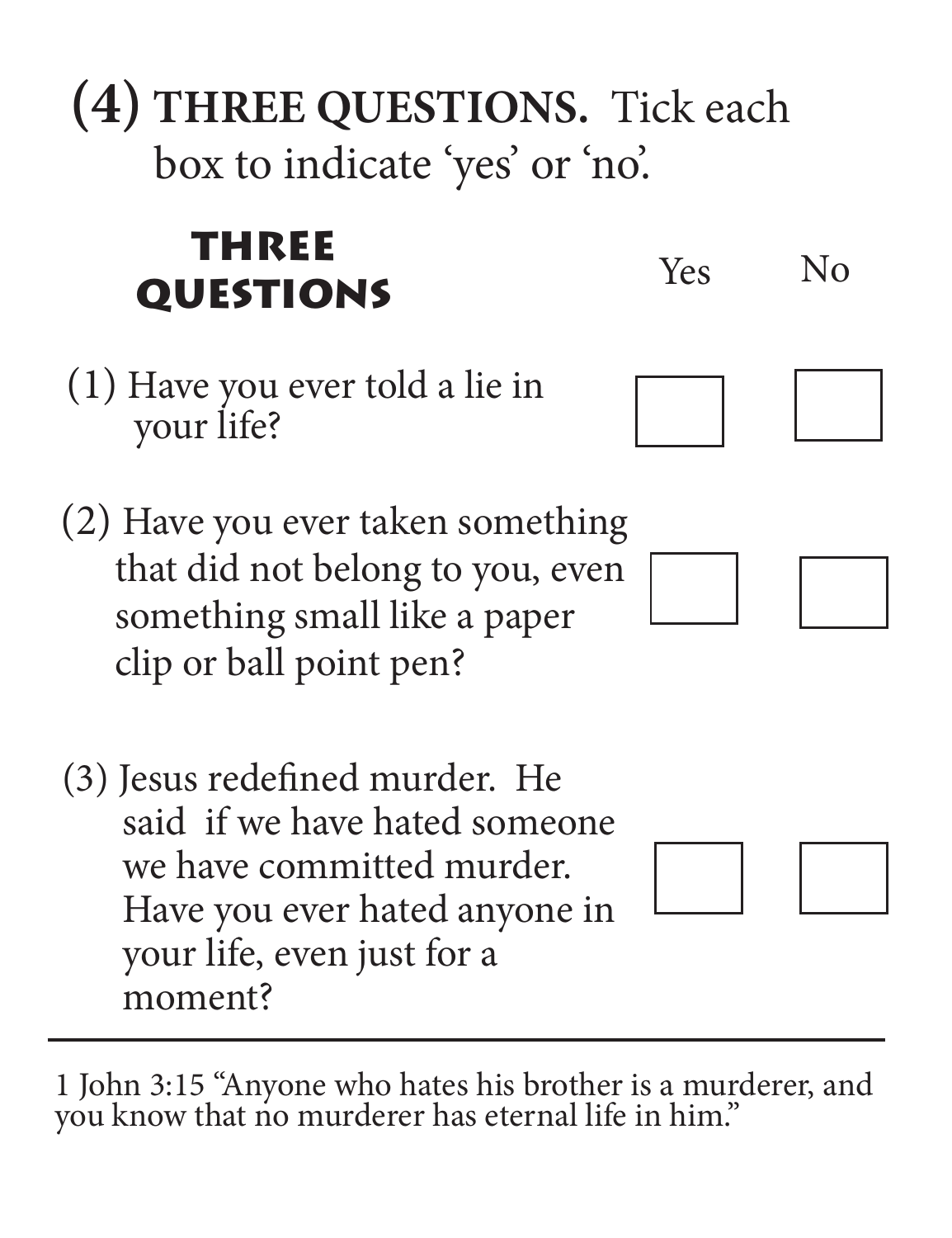**(5) THREE DEFINITIONS.** Tick 'agree' or 'disagree' to the following questions.

#### THREE **DEFINITIONS** Agree Disagree

- (1) Someone who has told a lie is called a liar.
- (2) Someone who has stolen something is called a thief.
	- (3) Someone who has murdered someone is called a murder.







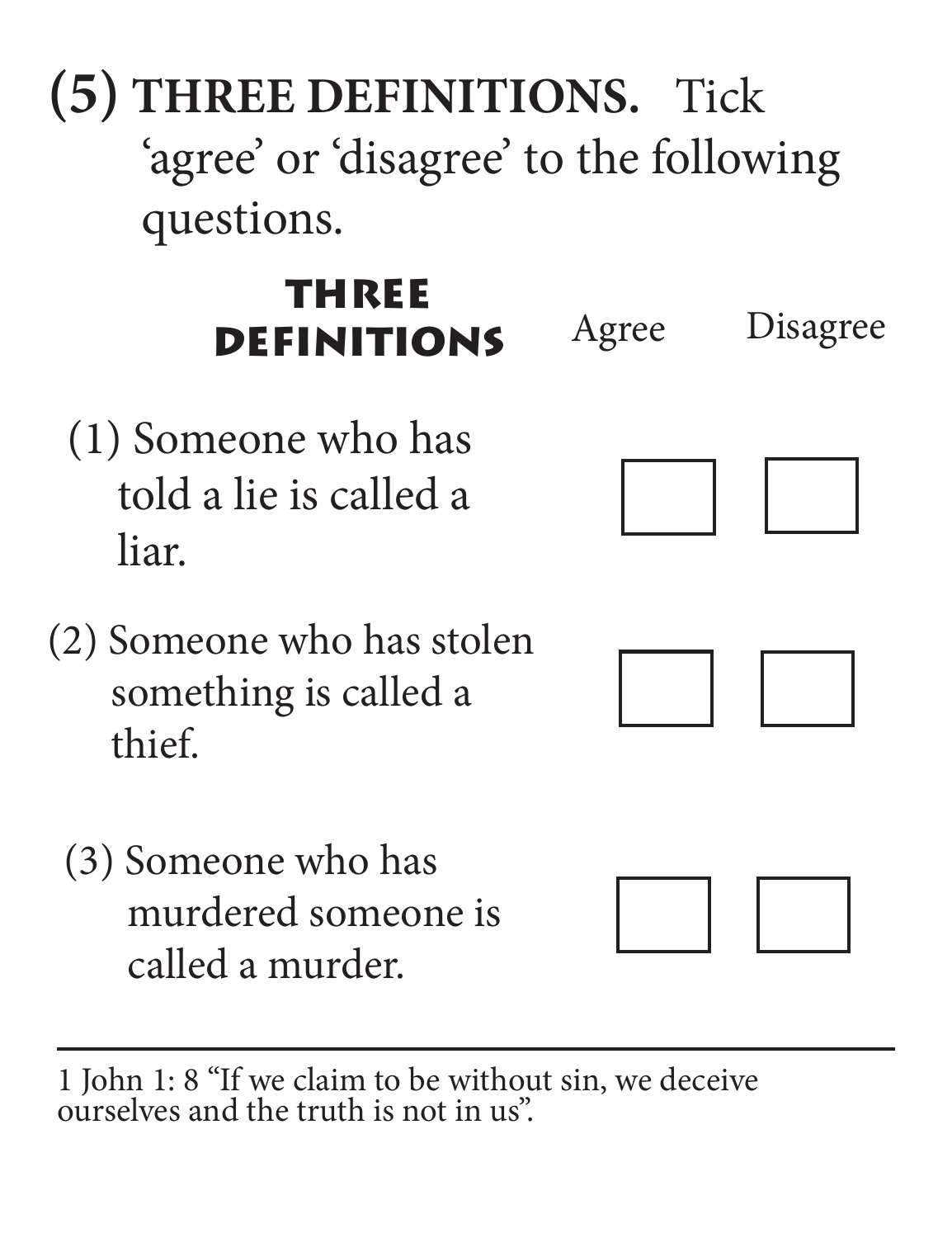# **(6) OUR RECORD BEFORE GOD**

If God was keeping a record of our lives, would thieving, lying, murderers like us qualify for heaven?



Revelation 20:12-15"I saw the dead standing before the throne and books were opened. Another book was opened, which is the book of life. The dead were judged according to what they had done as recorded in the books. If anyone's name was not found written in the book of life, he was thrown into the lake of fire (hell)".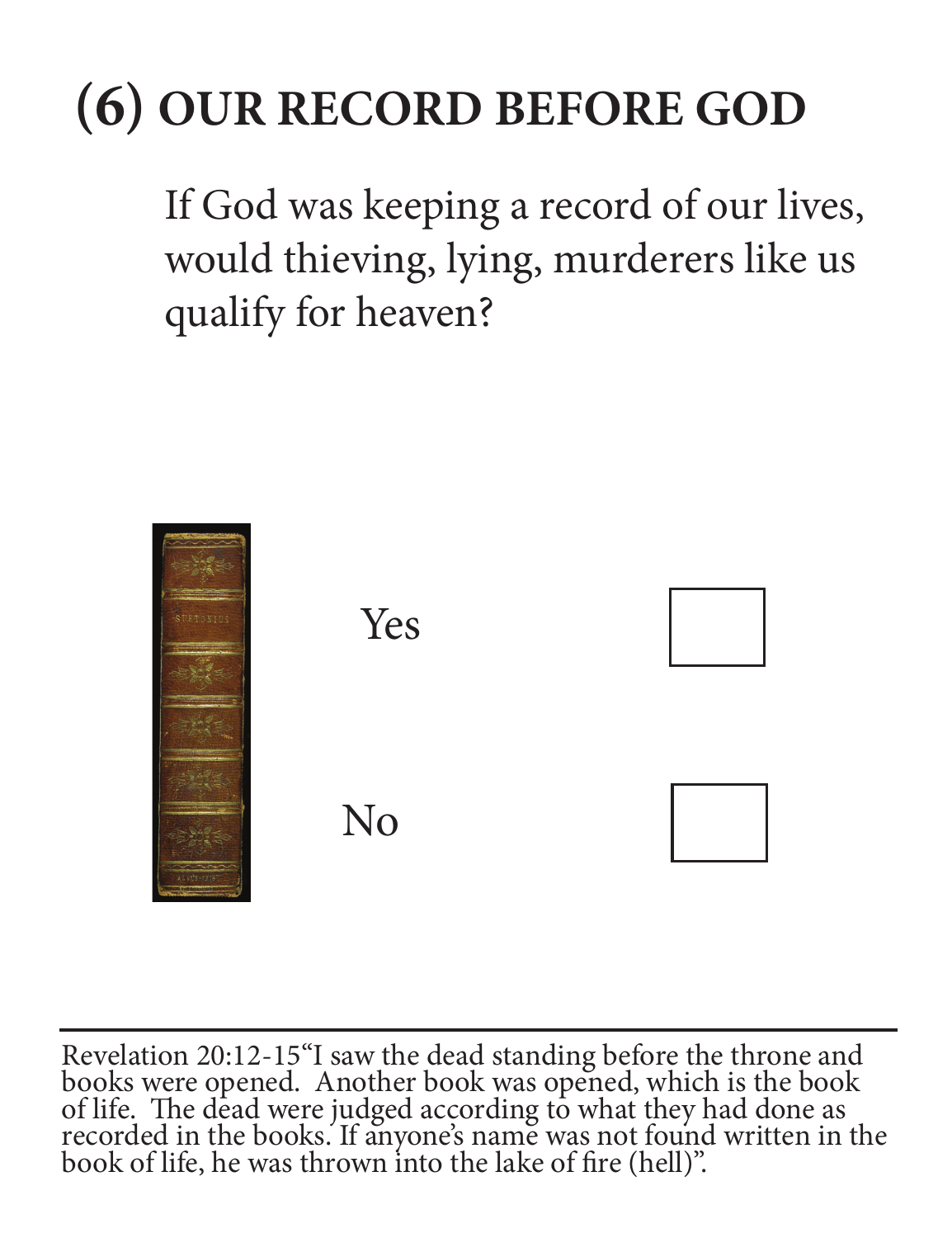# **(7) FAIRNESS AND JUSTICE.**

If you were tried before an honest and fair judge, would you be innocent or guilty?



INNOCENT



**GUILTY** 



James 2:10 For whoever keeps the whole law and yet stumbles at just one point is guilty of breaking all of it.

Psalm 9:8 "He (i.e. God) will judge the world with justice and rule the nations with fairness".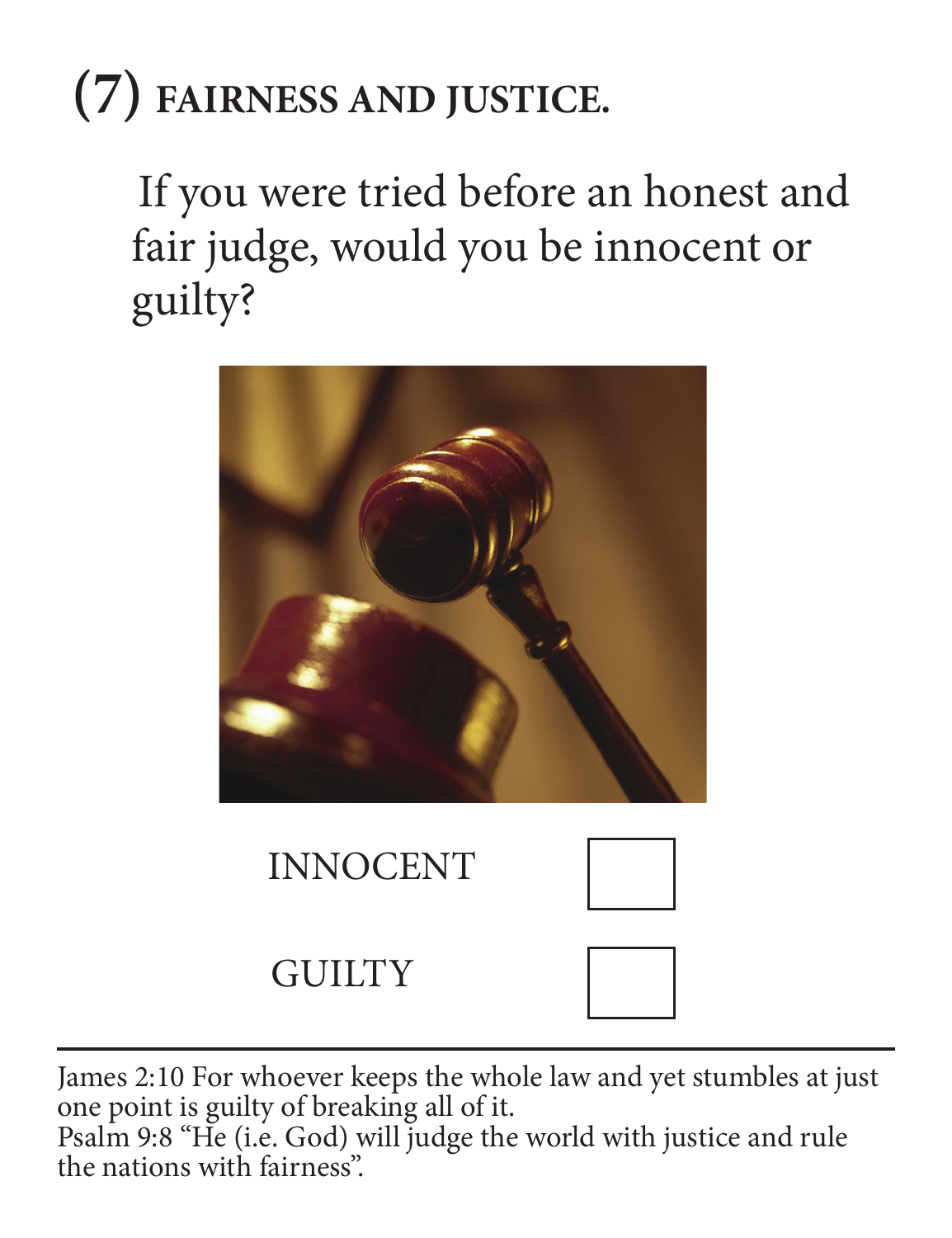## **(8) TWO ETERNAL DESTINIES.**

What's the best fit for imperfect people like you and me? i.e. liars, murderers, and thieves? Tick one of the boxes.

#### TWO ETERNAL DESTINIES AND BEST FIT

**HEAVEN** 

#### HELL



Luke 16: 19-31. "But Abraham replied, 'Son, remember that in your lifetime you received your good things, while Lazarus received bad things, but now he is comforted here [in heaven] and you are in agony [in hell]. And besides all this, between us and you a great chasm has been fixed, so that those who want to go from here to you cannot, nor can anyone cross over from there to us.'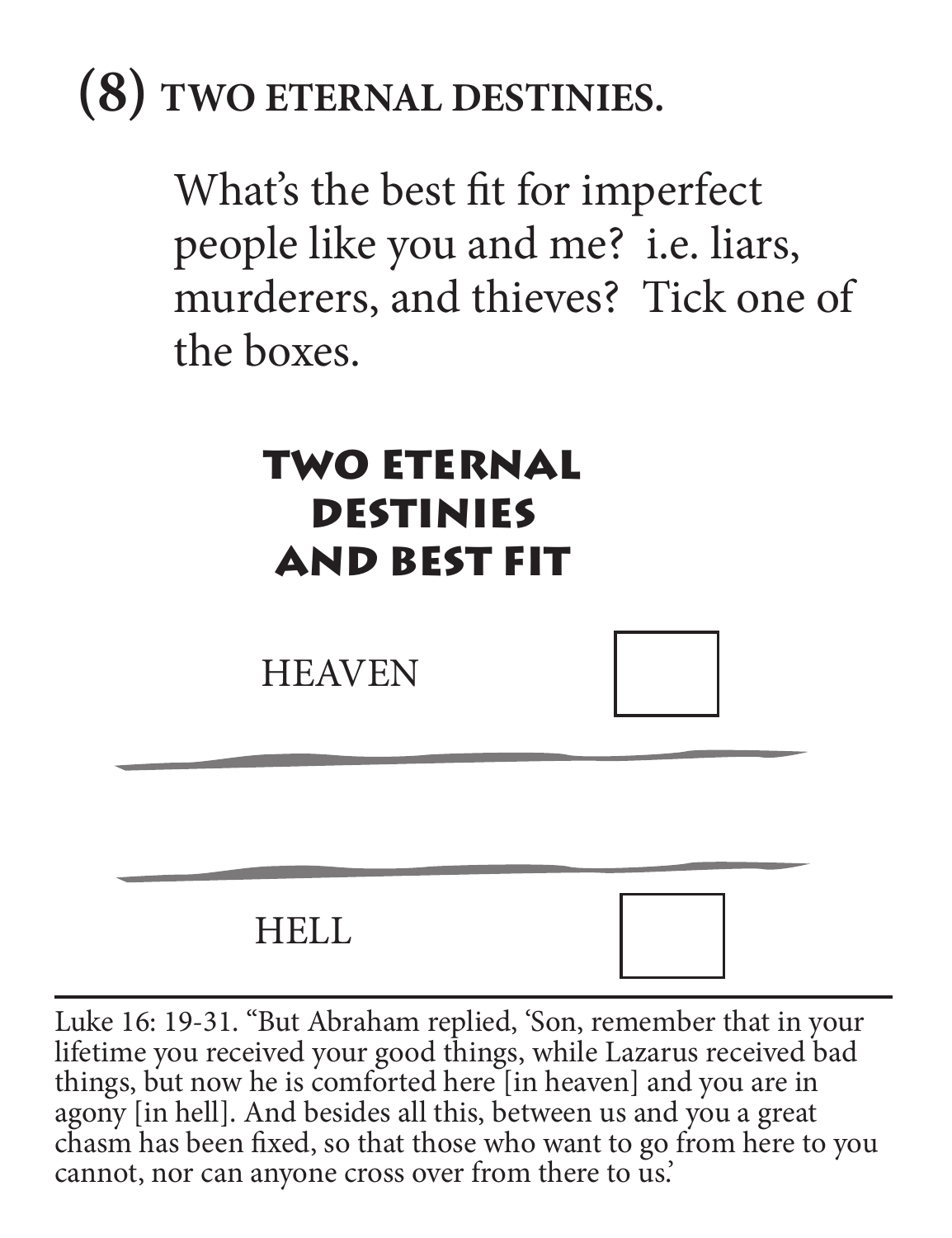**(9) ONE QUESTION.** 

If there was a way to be forgiven and get to heaven, would you like to know about it?

# Yes No ONE QUESTION

Acts 4:12 "And there is salvation in no one else; for there is no other name under heaven that has been given among men by which we must be saved."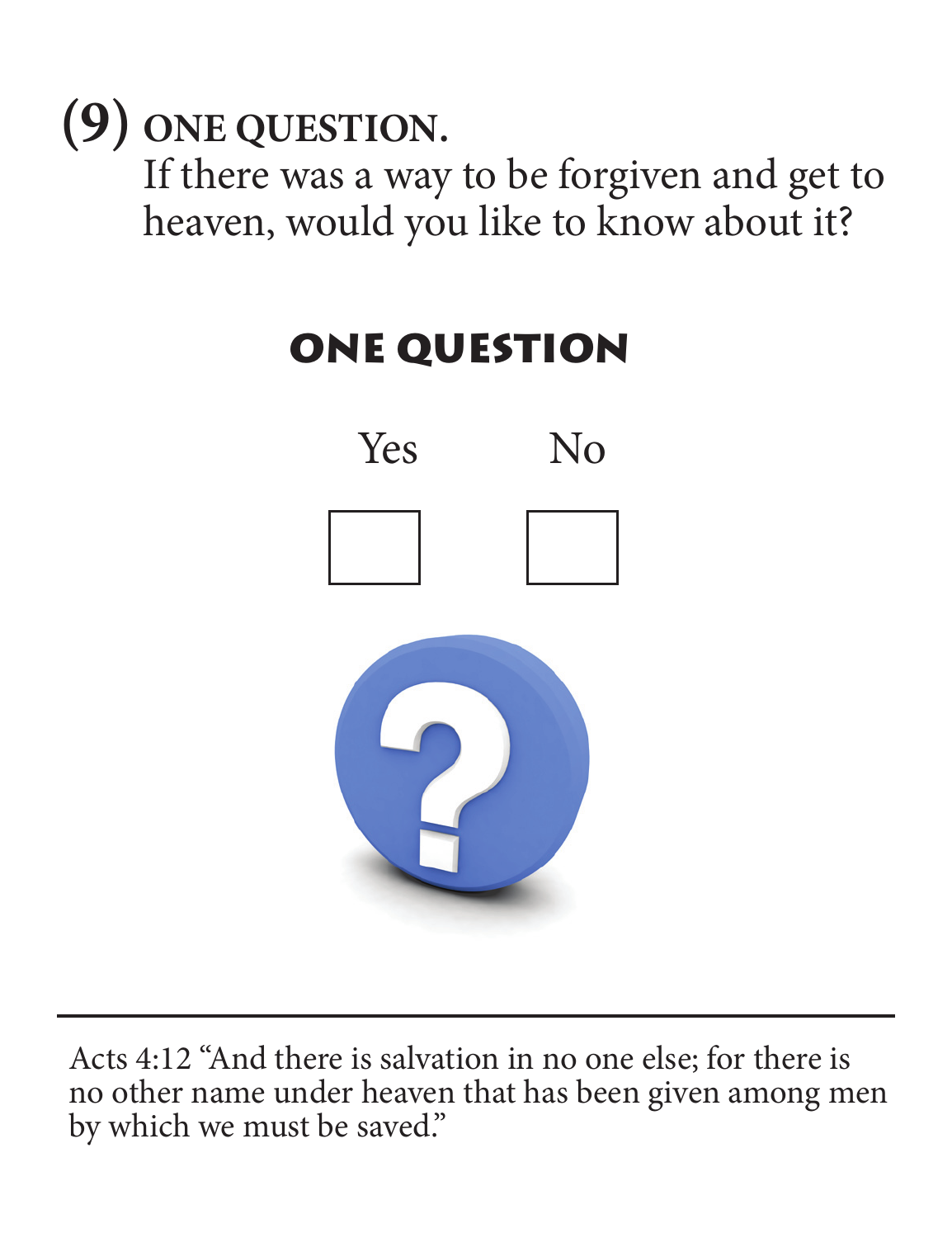#### **(10) THE SOLUTION: JESUS**

Jesus is the only person who ever lived who didn't break any of God's laws. He has a perfect record. When He died on the Cross 2000 years ago, and rose from the dead, He made it possible for you and me to exchange our imperfect records (i.e. the record of our thieving, lying, and murdering, and all the other Laws we have broken) for a copy of His perfect record and so be forgiven and enter heaven. Would you like to know how to do this?

#### THE SOLUTION:JESUS



Yes No

John 3:16-18. "For God so loved the world that He gave His one and only Son, that whoever believes in Him shall not perish but have eternal life For God did not send His Son into the world to condemn the world, but to save the world through him. Whoever believes in Him is not condemned, but whoever does not believe stands condemned already because he has not believed in the name of God's one and only Son.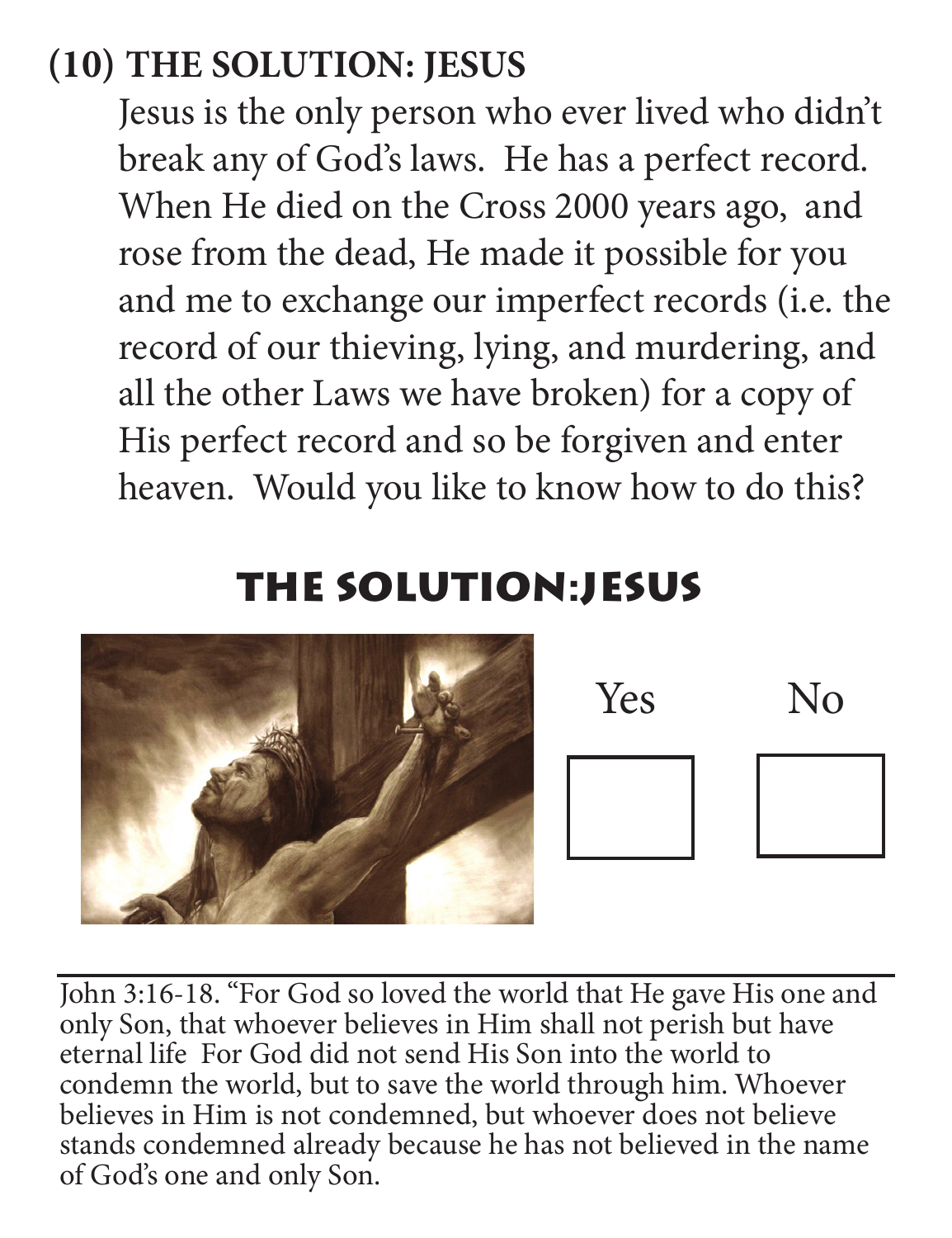#### **(11) TURN AND SURRENDER.** To receive Jesus' perfect record, He asks us to 'Turn' and 'Surrender.' What does this mean?

'Turning' is when we are sorry for, and sincerely turn away from our old lifestyle of living without Jesus and breaking His laws.

'Surrendering' is making a commitment to follow Him no matter how tough it gets. When we agree to do these two things, He forgives us for all our law breaking, and gives us a copy of His perfect record. Would you like to TURN AND SURRENDER, receive His record and be forgiven right now?

#### TURN AND SURRENDER AND BE FORGIVEN



Luke 24:46-47 "He told them, 'This is what is written: The Christ will suffer and rise from the dead on the third day, and repentance (i.e. turn and surrender) and forgiveness of sins will be preached in his name to all nations, beginning at Jerusalem".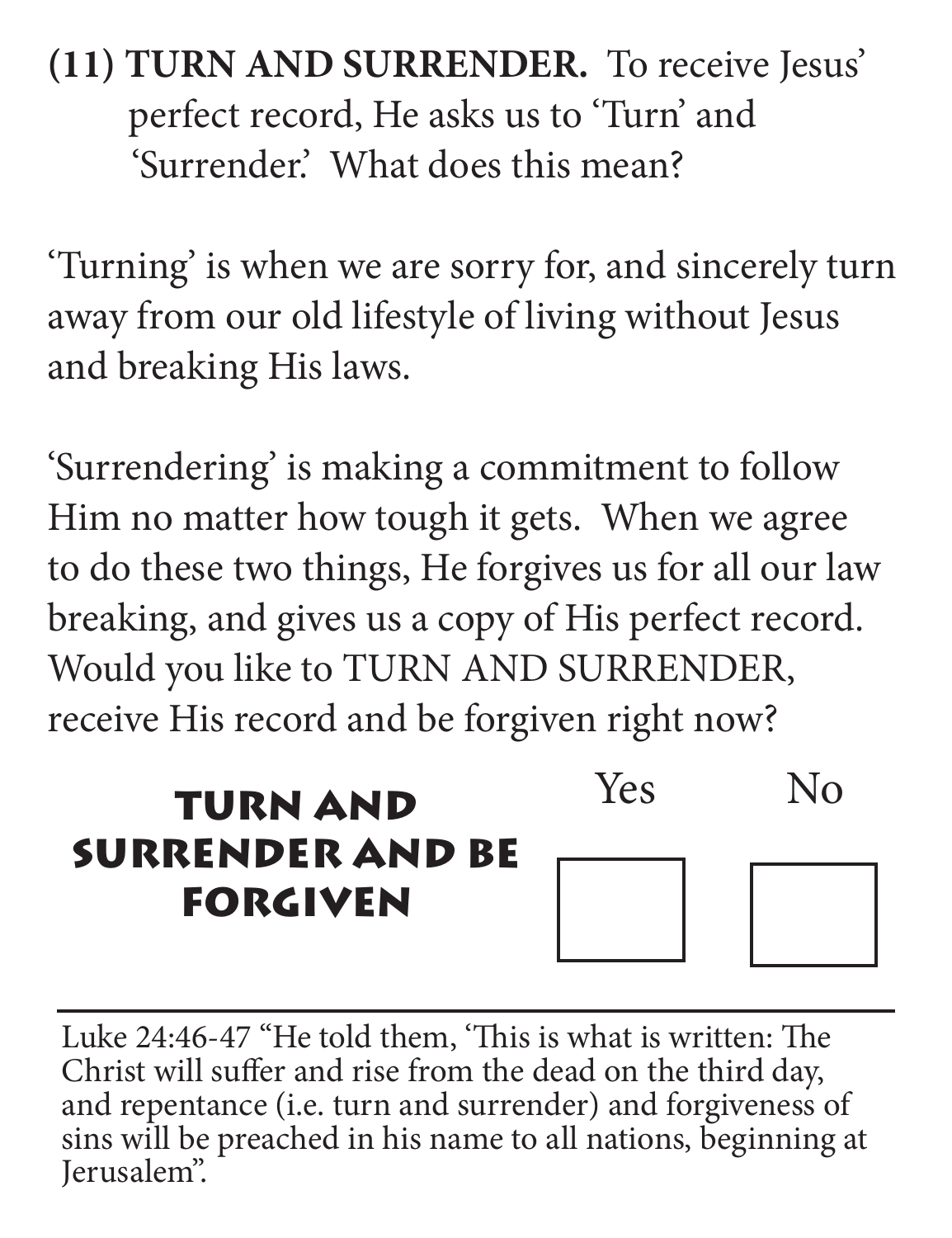**A forgiveness prayer:** We have put together a suggested prayer for you, which will help you start your new life as a Christian and your relationship with Jesus.

*"Dear Jesus, by faith I believe You died on the cross for me personally. I am sorry for leaving You out of my life so far and for breaking Your laws. From now on, I want You to be in the centre of my life. I surrender to You and will start following Your plans for my life. Please forgive me, and give me Your perfect record. Amen."*

You should conclude your prayer by asking God to come into your life and fill you with His Holy Spirit. The Holy Spirit will help you to live to the fullest the new life you have chosen. Here is a suggested way to do this.

*"Holy Spirit, I invite You to come into my life, to fill me and empower me to live for Jesus. I want everything You have for me! Thank you, in the name of Jesus, Amen."*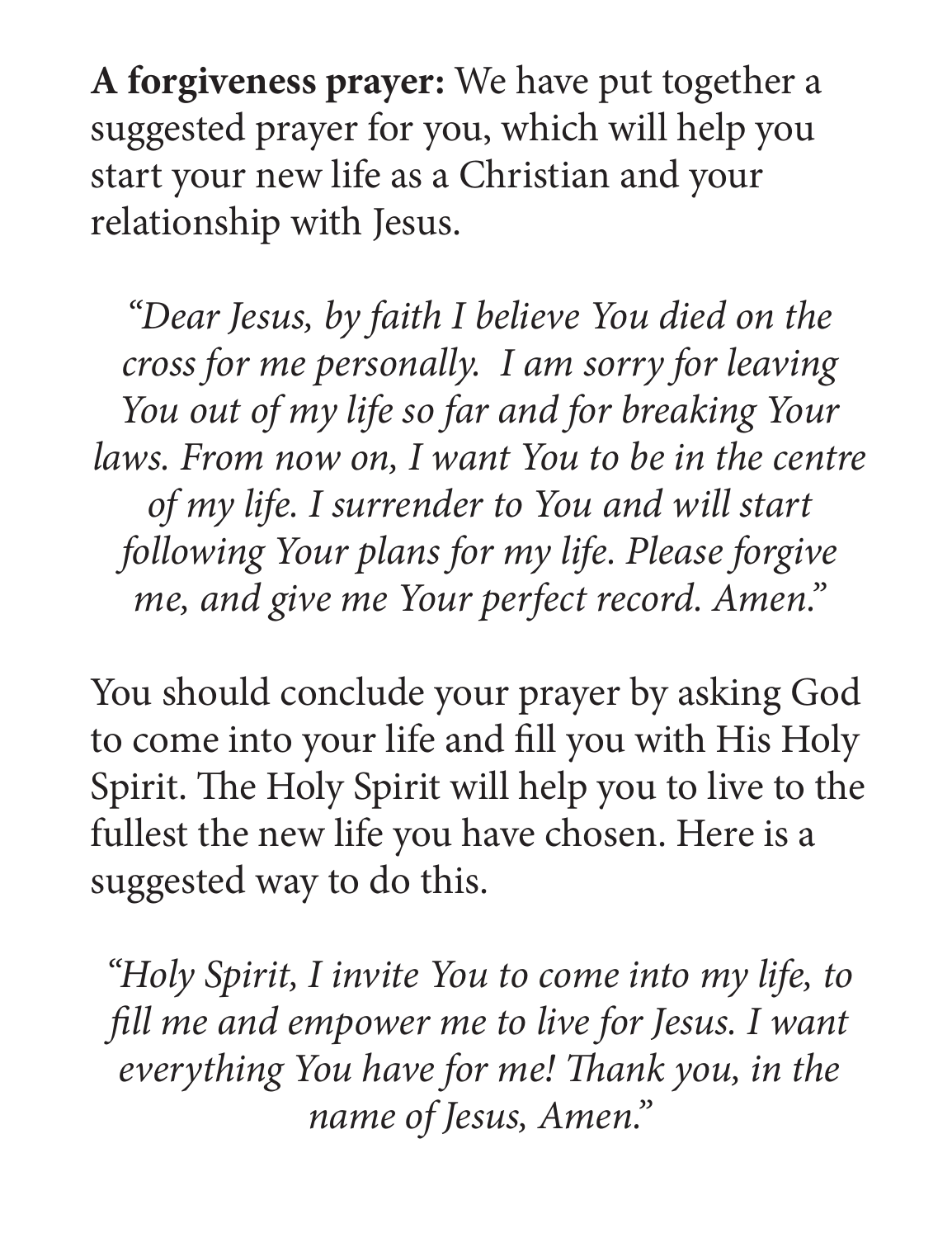Praying this prayer is like going through a gateway – forgiven, cleansed and empowered – to a new life as a follower of Jesus.

#### **Genuineness**

There have been people who have just 'ticked the boxes' and 'prayed the prayer' but have not been genuine in their decision to become a Christian. If you are genuine, you'll want to go to a church, read your Bible, and grow in your relationship with Jesus. Our hope and prayer for you is that your decision will be genuine, your life will change and that you will experience a close and life-long friendship with Jesus.

It would be good to contact the person who gave you this booklet and let them know what you have done. If they didn't leave a phone number or email address, please email: julian@esisite.com, and tell us your story.

So far we have discussed why we need to be forgiven, how Jesus can forgive us, and what we must do to be sure of going to heaven. But is there more to the Christian life than getting to heaven? Absolutely! Is Christianity just 'pie-in-the-sky-bye-and-bye? Absolutely not! Please visit the web site on the next page.